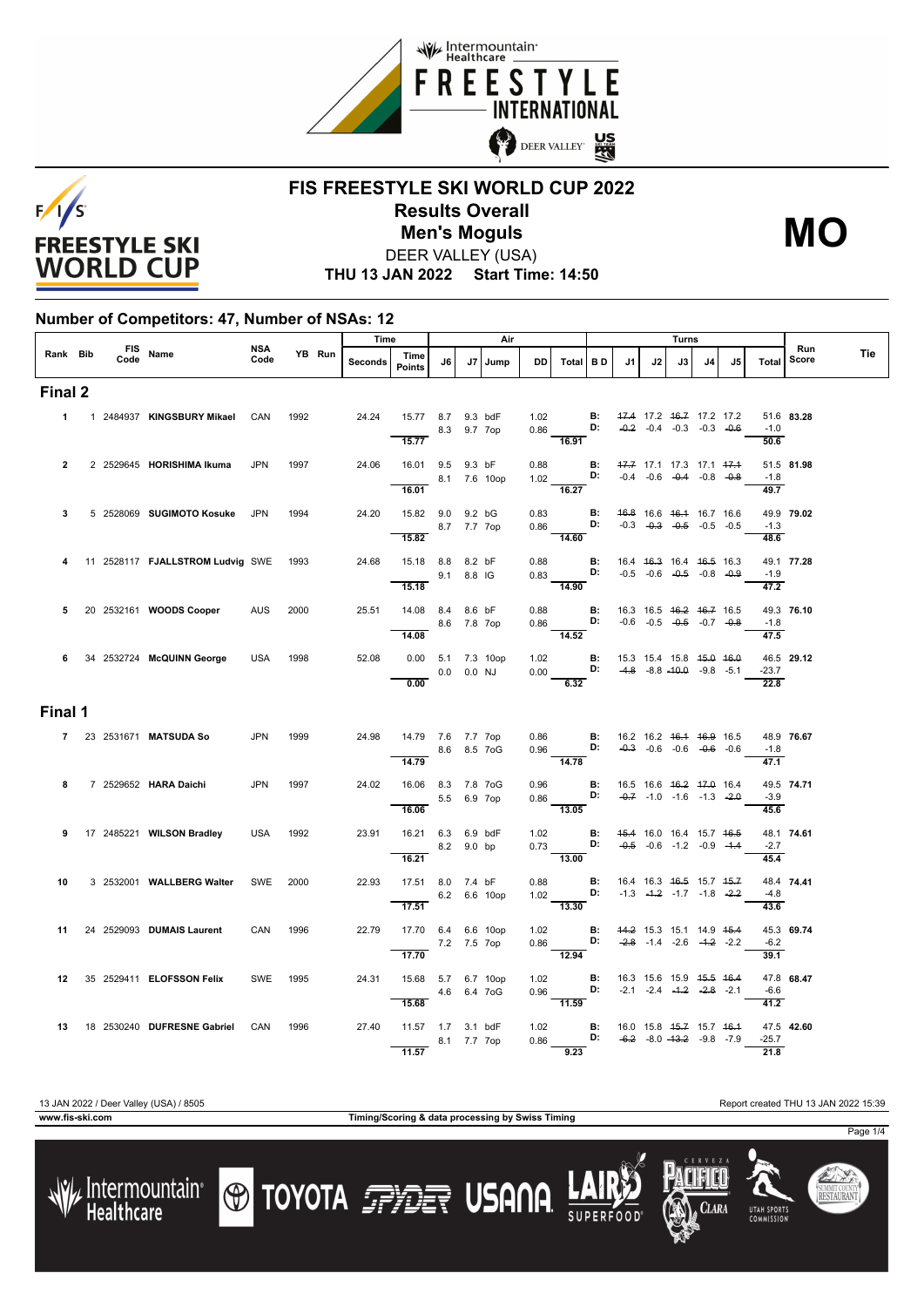

# $F/1/S$ **FREESTYLE SKI WORLD CUP**

## **FIS FREESTYLE SKI WORLD CUP 2022 Results Overall Men's Moguls MO**



**THU 13 JAN 2022 Start Time: 14:50** DEER VALLEY (USA)

|          |  |               |                                    |             |      |        | Time    |                                           |             |    | Air          |              |                                                                                                                      |            |                                                |    | Turns                              |                |    |                             |              |     |
|----------|--|---------------|------------------------------------|-------------|------|--------|---------|-------------------------------------------|-------------|----|--------------|--------------|----------------------------------------------------------------------------------------------------------------------|------------|------------------------------------------------|----|------------------------------------|----------------|----|-----------------------------|--------------|-----|
| Rank Bib |  | Code          | FIS Name                           | NSA<br>Code |      | YB Run | Seconds | Time<br><b>Points</b>                     | J6          | J7 | Jump         | DD           | Total   BD                                                                                                           |            | J1                                             | J2 | J3                                 | J <sub>4</sub> | J5 | Total                       | Run<br>Score | Tie |
| 14       |  |               | 15 2534511 McDONALD Cole           | USA         | 2003 |        |         |                                           |             |    |              |              |                                                                                                                      |            |                                                |    |                                    |                |    |                             | <b>DNF</b>   |     |
| 15       |  |               | 30 2529656 HEDRICK Joel            | <b>USA</b>  | 1997 |        |         |                                           |             |    |              |              |                                                                                                                      |            |                                                |    |                                    |                |    |                             | <b>DNF</b>   |     |
| 16       |  |               | 8 2533462 PAGE Nick                | USA         | 2002 |        |         |                                           |             |    |              |              |                                                                                                                      |            |                                                |    |                                    |                |    |                             | <b>DNS</b>   |     |
|          |  | Qualification |                                    |             |      |        |         |                                           |             |    |              |              |                                                                                                                      |            |                                                |    |                                    |                |    |                             |              |     |
|          |  |               | 17 13 2484879 THEOCHARIS Sacha FRA |             | 1990 |        | 24.03   | 16.05 7.0 6.6 7oG<br>16.05                | 6.3 6.1 IG  |    |              |              | $0.96$ B:<br>0.83 D:<br>$-11.66$                                                                                     |            | 15.0 <del>15.5</del> 15.3 <del>15.0</del> 15.4 |    | $-0.4$ $-0.9$ $-0.8$ $-4.2$ $-0.8$ |                |    | $-2.5$<br>43.2              | 45.7 70.91   |     |
| 18       |  |               | 4 2528846 KOLMAKOV Pavel           | KAZ         | 1996 |        | 24.51   | 15.41 7.4 7.0 bF<br>7.2 6.9 10op<br>15.41 |             |    |              |              | 0.88 <b>B:</b> 15.0 4 <del>5.8</del> 15.7 14.9 43.4<br>1.02 <b>D:</b> -1.5 -4.4 -4.6 -1.3 -1.1<br>$\overline{13.52}$ |            |                                                |    |                                    |                |    | $-3.9$<br>41.7              | 45.6 70.63   |     |
| 19       |  |               | 10 2526671 SUMMERS Brodie          | <b>AUS</b>  | 1993 |        | 25.57   | 14.00 8.4 8.8 bF<br>14.00                 | 4.4 3.9 7 0 |    |              |              | $0.88$ B:<br>0.83 D:<br>$-11.00$                                                                                     |            | 16.0 16.2 15.5 <del>15.2</del> 16.5            |    | $-0.8$ $-0.4$ $-0.6$ $-0.8$ $-0.9$ |                |    | $-2.2$<br>45.5              | 47.7 70.50   |     |
| 20       |  |               | 38 2531292 ANDRINGA Jesse          | <b>USA</b>  | 1997 |        | 24.70   | 15.16 7.6 7.8 7op<br>6.3 7.6 7oG<br>15.16 |             |    |              | 0.86         | 0.96 <b>D:</b> $-2.5$ -1.8 -1.2 -1.5 -1.9<br>$-13.28$                                                                |            | <b>B:</b> 46.3 45.4 15.9 15.1 15.8             |    |                                    |                |    | $-5.2$<br>41.6              | 46.8 70.04   |     |
| 21       |  |               | 46 2526517 ESCOBAR Jules           | <b>FRA</b>  | 1994 |        | 25.95   | 13.50 8.4 7.9 7op<br>13.50                | 7.7 7.3 bG  |    |              | 0.86         | $0.83$ D:<br>$\overline{13.22}$                                                                                      | B:         | 15.3 15.0 44.5 45.4 14.6                       |    | $-0.5$ $-0.9$ $-0.9$ $-0.8$ $-4.3$ |                |    | $-2.6$<br>42.3              | 44.9 69.02   |     |
| 22       |  |               | 49 2528624 SUIRE Martin            | <b>FRA</b>  | 1996 |        | 25.61   | 13.95 7.9 7.4 7oG<br>7.0 7.1 7op<br>13.95 |             |    |              | 0.96         | $0.86$ D: $-1.5$ $-1.5$ $-4.8$ $-4.0$ $-1.3$<br>13.40                                                                | <b>B:</b>  | 45.4 15.3 45.4 15.1 15.3                       |    |                                    |                |    | $-4.3$<br>$\frac{41.4}{ }$  | 45.7 68.75   |     |
| 23       |  |               | 16 2532641 ELOFSSON Oskar          | SWE         | 1998 |        | 25.28   | 14.39 8.2 7.8 bF<br>14.39                 | 6.0 5.5 bT  |    |              | 0.88         | $0.70$ D:<br>$-11.06$                                                                                                | <b>B</b> : | 15.0 4 <del>5.8</del> 15.7 44.5 15.7           |    | $-0.3$ $-1.2$ $-0.8$ $-1.2$ $-4.4$ |                |    | $-3.2$<br>$\overline{43.2}$ | 46.4 68.65   |     |
| 24       |  |               | 22 2528086 MATHESON James          | <b>AUS</b>  | 1995 |        | 25.68   | 13.85 6.1 7.6 bF<br>13.85                 | 7.0 8.2 7op |    |              |              | 0.88 <b>B:</b> 44.7 15.6 15.2 15.1 46.2<br>0.86 <b>D:</b> -1.2 -1.4 - <del>1.7</del> -1.4 -1.5<br>$\overline{12.55}$ |            |                                                |    |                                    |                |    | $-4.1$<br>$\frac{41.8}{ }$  | 45.9 68.20   |     |
| 25       |  |               | 14 2527085 WALCZYK Dylan           | USA         | 1993 |        | 24.71   | 15.14 7.6 7.7 bG<br>4.7 5.0 7op<br>15.14  |             |    |              | 0.86         | 0.83 <b>B:</b> 15.5 15.4 <del>15.8</del> 14.8 15.5<br>0.86 <b>D:</b> -1.0 -1.4 -1.2 -2.4 -1.4<br>$\frac{1}{10.51}$   |            |                                                |    |                                    |                |    | $-4.0$<br>42.4              | 46.4 68.05   |     |
| 26       |  |               | 19 2527955 KELLY Brenden           | CAN         | 1995 |        | 26.12   | 13.27  4.7  5.0  7oG<br>13.27             |             |    | 6.4 5.5 10op | 0.96<br>1.02 | D:<br>$\overline{10.72}$                                                                                             |            | <b>B:</b> 15.2 15.8 15.2 45.4 45.9             |    | $-0.5$ $-1.0$ $-4.2$ $-1.0$ $-1.0$ |                |    | $-3.0$<br>43.2              | 46.2 67.19   |     |
| 27       |  |               | 26 2532044 MOUILLE Thibaud         | <b>FRA</b>  | 1999 |        | 26.55   | 12.70 7.4 7.9 7op<br>7.8 8.0 bG<br>12.70  |             |    |              | 0.86         | $0.83$ $\overline{13.13}$ $\overline{13.13}$                                                                         |            | <b>B:</b> 44.3 14.5 15.2 15.1 45.2             |    |                                    |                |    | $-3.6$<br>$\frac{41.2}{ }$  | 44.8 67.03   |     |

13 JAN 2022 / Deer Valley (USA) / 8505 Report created THU 13 JAN 2022 15:39

/ Intermountain<br>Healthcare

**www.fis-ski.com Timing/Scoring & data processing by Swiss Timing**

**TOYOTA FILE USANA** 

**CLARA** 

**UTAH SPORT** 

Page 2/4

SUMMIT COUNTY<br>**RESTAURANT** 

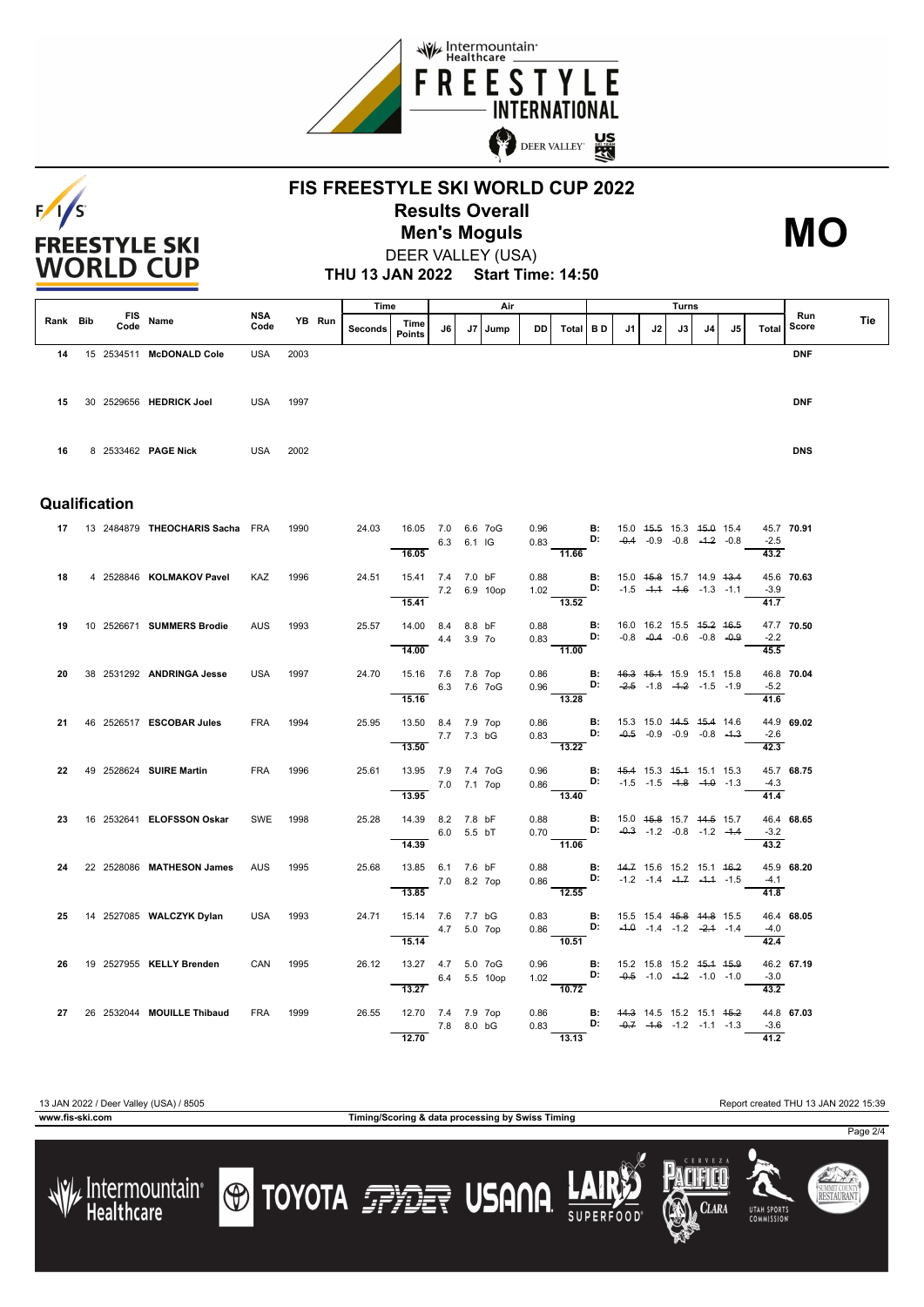



#### **FIS FREESTYLE SKI WORLD CUP 2022 Results Overall Men's Moguls MO**



**THU 13 JAN 2022 Start Time: 14:50** DEER VALLEY (USA)

|          |                    |                                           |                    |        | Time    |                                            |                |             | Air          |      |                                                                                                                        |                   |                                                                                                | Turns |                                                                |    |                                    |                   |                     |     |
|----------|--------------------|-------------------------------------------|--------------------|--------|---------|--------------------------------------------|----------------|-------------|--------------|------|------------------------------------------------------------------------------------------------------------------------|-------------------|------------------------------------------------------------------------------------------------|-------|----------------------------------------------------------------|----|------------------------------------|-------------------|---------------------|-----|
| Rank Bib | <b>FIS</b><br>Code | Name                                      | <b>NSA</b><br>Code | YB Run | Seconds | Time<br>Points                             | J6             |             | J7 Jump      | DD I | Total BD                                                                                                               |                   | J1                                                                                             | J2    | J3 I                                                           | J4 | J5                                 | <b>Total</b>      | <b>Run</b><br>Score | Tie |
| 28       |                    | 39 2530541 GERKEN SCHOFIELD GBR<br>Thomas |                    | 1998   | 25.93   | 13.52 7.0 7.9 bF<br>13.52                  |                | 6.9 7.8 bp  |              | 0.88 | 0.73<br>11.91                                                                                                          | <b>B:</b><br>D:   |                                                                                                |       | 43.8 14.6 45.6 14.7 14.5<br>$-0.9$ $-4.3$ $-0.7$ $-1.0$ $-0.9$ |    |                                    | $-2.8$<br>41.0    | 43.8 66.43          |     |
| 29       |                    | 28 2533687 AHVENAINEN Akseli FIN          |                    | 2002   | 26.09   | 13.31 6.9 7.0 bF                           | 7.4 9.5 bp     |             |              | 0.88 | $0.73$ D:                                                                                                              | B:                | 14.8 14.8 <del>14.7</del> <del>15.2</del> 14.8                                                 |       | $-4.0$ $-1.1$ $-1.4$ $-1.1$ $-2.8$                             |    |                                    | $-3.6$            | 44.4 66.39          |     |
|          |                    |                                           |                    |        |         | 13.31                                      |                |             |              |      | 12.28                                                                                                                  |                   |                                                                                                |       |                                                                |    |                                    | 40.8              |                     |     |
| 30.      |                    | 43 2531950 FENELEY William                | <b>GBR</b>         | 1999   | 25.69   | 13.84 8.0 7.8 bF                           | 9.3 9.6 bp     |             |              |      | 0.88 <b>B</b> : 13.8 14.1 14.0 <del>12.8 15.5</del><br>0.73 <b>D:</b> -1.7 -1.8 - <del>1.8</del> -1.2 - <del>1.0</del> |                   |                                                                                                |       |                                                                |    |                                    | $-4.7$            | 41.9 64.88          |     |
|          |                    |                                           |                    |        |         | 13.84                                      |                |             |              |      | $\overline{13.84}$                                                                                                     |                   |                                                                                                |       |                                                                |    |                                    | $\overline{37.2}$ |                     |     |
| 31       |                    | 27 2532799 BOURDETTE Marius FRA           |                    | 1999   | 25.39   | 14.24 6.3 6.6 bF                           | 8.0 6.7 bp     |             |              |      | 0.88 <b>B:</b> 44.0 15.2 45.2 14.9 15.0<br>0.73 <b>D:</b> $-2.1$ $-1.6$ $-2.2$ $-0.8$ $-1.9$                           |                   |                                                                                                |       |                                                                |    |                                    | $-5.6$            | 45.1 64.77          |     |
|          |                    |                                           |                    |        |         | 14.24                                      |                |             |              |      | $\frac{1}{11.03}$                                                                                                      |                   |                                                                                                |       |                                                                |    |                                    | 39.5              |                     |     |
| 32       |                    | 36 2532713 LEWIS Alex                     | <b>USA</b>         | 1999   | 27.02   | 12.07 7.2 7.0 bF<br>12.07                  |                |             | 6.3 5.9 10op |      | 0.88 <b>B:</b> 4 <del>5.2</del> 15.1 14.8 14.9 44.5<br>1.02 <b>D</b> :<br>12.46                                        |                   |                                                                                                |       |                                                                |    | $-4.3$ $-1.7$ $-2.5$ $-1.5$ $-1.4$ | $-4.6$<br>40.2    | 44.8 64.73          |     |
| 33       |                    | 40 2528035 PENTTALA OIII                  | <b>FIN</b>         | 1995   | 26.21   | 13.15 5.9 6.9 10op<br>6.7 6.8 bp           |                |             |              | 1.02 | $0.73$ $\frac{D!}{11.44}$ $-1.7$ $-1.6$ $-4.9$ $-4.0$ $-1.1$                                                           | $\blacksquare$ B: | 14.0 45.4 43.6 14.9 14.1                                                                       |       |                                                                |    |                                    | $-4.4$            | 43.0 63.19          |     |
|          |                    |                                           |                    |        |         | 13.15                                      |                |             |              |      |                                                                                                                        |                   |                                                                                                |       |                                                                |    |                                    | 38.6              |                     |     |
| 34       |                    | 37 2535572 JEANNESSON Mateo GBR           |                    | 2004   | 26.21   | 13.15 7.2 7.7 bF<br>13.15                  | 7.7 7.6 7op    |             |              | 0.88 | $0.86$ D:<br>13.12                                                                                                     | B:                |                                                                                                |       | 14.3 43.8 14.2 13.9 45.3<br>$-4.4$ $-1.9$ $-2.4$ $-1.9$ $-1.7$ |    |                                    | $-5.5$<br>36.9    | 42.4 63.17          |     |
| 35.      |                    | 47 2531178 SUIKKARI Johannes FIN          |                    | 1996   | 25.70   | 13.83 7.2 7.3 7op<br>7.6 6.1 bp            |                |             |              | 0.86 | 0.73                                                                                                                   | $\mathbf{B}$ :    | 13.7 13.6 <del>13.2</del> 13.8 <del>14.6</del><br><b>D:</b> $-0.9$ $-2.4$ $-1.6$ $-0.9$ $-1.3$ |       |                                                                |    |                                    | $-3.8$            | 41.1 62.35          |     |
|          |                    |                                           |                    |        |         | 13.83                                      |                |             |              |      | $\overline{11.22}$                                                                                                     |                   |                                                                                                |       |                                                                |    |                                    | 37.3              |                     |     |
| 36       |                    | 21 2527554 TADE Marco                     | SUI                | 1995   | 24.58   | 15.32 5.8 5.8 bF                           |                | 5.0 5.3 bp  |              | 0.88 | 0.73 <b>D:</b> $-2.8$ -1.6 $-0.8$ -2.5 -2.3                                                                            |                   | <b>B:</b> 43.4 14.8 45.3 14.8 14.3                                                             |       |                                                                |    |                                    | -6.4              | 43.9 61.67          |     |
|          |                    |                                           |                    |        |         | 15.32                                      |                |             |              |      | 8.85                                                                                                                   |                   |                                                                                                |       |                                                                |    |                                    | $\overline{37.5}$ |                     |     |
| 37       |                    | 25 2528644 KOBER Jordan                   | CAN                | 1996   | 24.57   | 15.33 7.9 6.2 7op                          |                | 5.0 5.2 7oG |              |      | 0.86 <b>B:</b> 14.3 45.0 42.0 12.1 14.3<br>$0.96$ D: $-3.0$ -1.8 -1.9 -1.8 -2.2                                        |                   |                                                                                                |       |                                                                |    |                                    | $-5.9$            | 40.7 61.08          |     |
|          |                    |                                           |                    |        |         | 15.33                                      |                |             |              |      | 10.95                                                                                                                  |                   |                                                                                                |       |                                                                |    |                                    | 34.8              |                     |     |
| 38       |                    | 6 2530514 CAVET Benjamin                  | <b>FRA</b>         | 1994   | 24.59   | 15.30 7.2 8.5 bF                           | $0.0$ $0.0$ NJ |             |              |      | 0.88 B: 46.5 15.8 45.7 16.0 15.9<br>0.00 <b>D:</b> $-2.8$ -5.7 -4.2 -6.4 -4.8                                          |                   |                                                                                                |       |                                                                |    |                                    | $-14.7$           | 47.7 55.20          |     |
|          |                    |                                           |                    |        |         | 15.30                                      |                |             |              |      | $-6.90$                                                                                                                |                   |                                                                                                |       |                                                                |    |                                    | 33.0              |                     |     |
| 39       |                    | 48 2533386 VIERELA Severi                 | <b>FIN</b>         | 2001   | 26.95   | 12.17  4.5  5.7  7oG                       | 4.7 4.8 bG     |             |              | 0.83 | 0.96 <b>B:</b> 4 <del>2.8</del> 13.9 13.0 13.0 44.7<br>0.83 <b>D:</b> -9.5 -4.5 -7.1 -7.8 -7.5                         |                   |                                                                                                |       | $-9.5$ $-4.5$ $-7.1$ $-7.8$ $-7.5$                             |    |                                    | $-22.4$           | 39.9 38.50          |     |
|          |                    |                                           |                    |        |         | 12.17                                      |                |             |              |      | 8.83                                                                                                                   |                   |                                                                                                |       |                                                                |    |                                    | 17.5              |                     |     |
| 40       |                    | 50 2527360 PENTTALA Jussi                 | <b>FIN</b>         | 1993   | 27.33   | 11.66 7.2 7.0 7oG<br>$0.0$ 0.0 NJ<br>11.66 |                |             |              |      | 0.96 <b>B:</b> 15.0 14.6 <del>13.5</del> 15.1 <del>15.4</del><br>0.00 <b>D:</b> -7.9 -10.1 -9.6 -10.2 -7.5<br>6.81     |                   |                                                                                                |       |                                                                |    |                                    | $-27.6$<br>17.1   | 44.7 35.57          |     |
|          |                    | 31 2537625 LEE Yoon Seung                 | <b>KOR</b>         | 2006   | 31.05   | 6.72 7.4 8.3 bp                            |                |             |              | 0.73 | 0.86 <b>D:</b> -11.0 - <del>7.1</del> -11.2 -10.2 -10.5                                                                |                   | <b>B:</b> 13.5 44.4 42.0 12.5 14.2                                                             |       |                                                                |    |                                    | $-31.7$           | 40.2 26.40          |     |
|          |                    |                                           |                    |        |         | 6.72                                       | 6.3 6.4 7op    |             |              |      | 11.18                                                                                                                  |                   |                                                                                                |       |                                                                |    |                                    | 8.5               |                     |     |
|          |                    | 9 2528237 SALONEN Jimi                    | <b>FIN</b>         | 1994   |         |                                            |                |             |              |      |                                                                                                                        |                   |                                                                                                |       |                                                                |    |                                    |                   | <b>DNF</b>          |     |